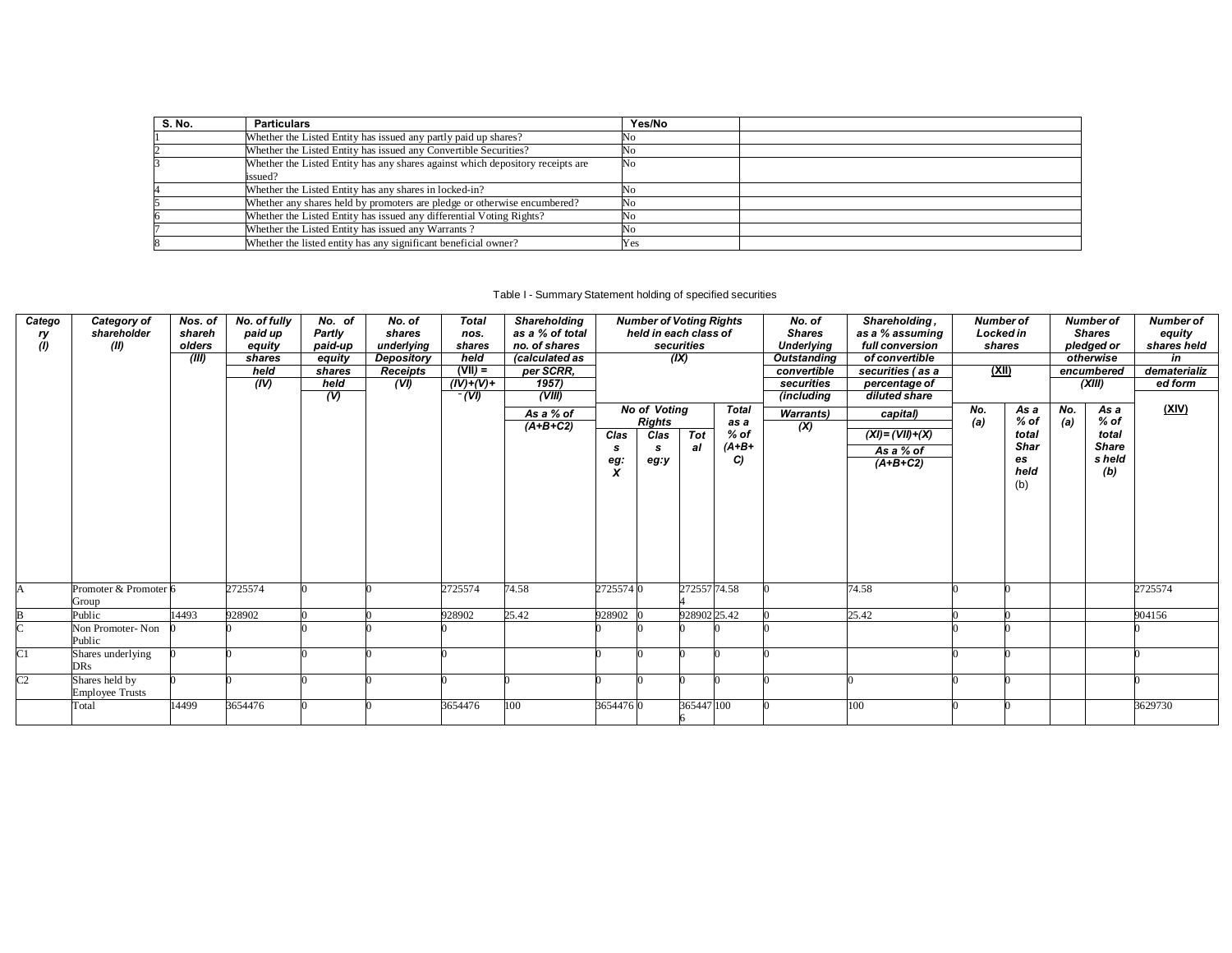## Table II - Statement showing shareholding pattern of the Promoter and Promoter Group

| <b>Category &amp; Name</b>                     | <b>PAN</b>     | No. of | No. of            | Partly              | Nos. of                   | <b>Total</b> | <b>Sharehol</b>         | <b>Number of Voting Rights held in</b> |                            | No. of        | <b>Shareholdin</b><br><b>Number of</b> |                                               |                      | <b>Number of</b> |                 | <b>Number of</b> |                |             |
|------------------------------------------------|----------------|--------|-------------------|---------------------|---------------------------|--------------|-------------------------|----------------------------------------|----------------------------|---------------|----------------------------------------|-----------------------------------------------|----------------------|------------------|-----------------|------------------|----------------|-------------|
| of the                                         | (III)          | shareh | fully             | paid-up             | shares                    | nos.         | $\overline{ding\ %}$    | each class of securities               |                            | <b>Shares</b> | $g$ , as a $%$                         |                                               | <b>Locked in</b>     |                  | <b>Shares</b>   | equity           |                |             |
| <b>Shareholders</b>                            |                | older  | paid              | equity              | underlying                | shares       | calculate               |                                        |                            | (X)           |                                        | <b>Underlying</b>                             | assuming             |                  | shares          |                  | pledged or     | shares held |
| $\overline{\textbf{r}}$                        |                | (III)  | up                | shares              | <b>Depository</b>         | held         | d as per                |                                        |                            |               |                                        | <b>Outstanding</b>                            | full                 |                  | (XII)           |                  | otherwise      | in          |
|                                                |                |        | equity            | held                | <b>Receipts</b>           | $(VII =$     | SCRR.                   |                                        |                            |               |                                        | convertible                                   | conversion           |                  | encumbered      |                  | dematerializ   |             |
|                                                |                |        | share             | $\overline{\omega}$ | $\overline{(\mathsf{V})}$ | $IV+V+VI$    | 1957                    |                                        |                            |               |                                        | securities                                    | of                   |                  |                 |                  | (XIII)         | ed form     |
|                                                |                |        | s held            |                     |                           |              |                         |                                        | <b>No of Voting Rights</b> |               | Total as                               | (including                                    | convertible          | No.              | As a            | No.              | As a<br>$%$ of | (XIV)       |
|                                                |                |        | $\overline{(IV)}$ |                     |                           |              | As a % of<br>$(A+B+C2)$ |                                        |                            |               | a % of<br><b>Total</b>                 | <b>Warrants)</b><br>$\overline{(\mathsf{X})}$ | securities (<br>as a | (a)              | $%$ of<br>total | (a)              | total          |             |
|                                                |                |        |                   |                     |                           |              | (VIII)                  |                                        |                            |               | <b>Voting</b>                          |                                               | percentage           |                  | <b>Shar</b>     |                  | share          |             |
|                                                |                |        |                   |                     |                           |              |                         | Class                                  | Class                      | Tot           | rights                                 |                                               | of diluted           |                  | es              |                  | s held         |             |
|                                                |                |        |                   |                     |                           |              |                         | $\boldsymbol{x}$                       | Y                          | al            |                                        |                                               | share                |                  | held            |                  | (b)            |             |
|                                                |                |        |                   |                     |                           |              |                         |                                        |                            |               |                                        |                                               | capital)             |                  | (b)             |                  |                |             |
|                                                |                |        |                   |                     |                           |              |                         |                                        |                            |               |                                        |                                               | $(XI) =$             |                  |                 |                  |                |             |
|                                                |                |        |                   |                     |                           |              |                         |                                        |                            |               |                                        |                                               | $(VII)+(X)$ as a     |                  |                 |                  |                |             |
|                                                |                |        |                   |                     |                           |              |                         |                                        |                            |               |                                        |                                               | $%$ of               |                  |                 |                  |                |             |
|                                                |                |        |                   |                     |                           |              |                         |                                        |                            |               |                                        |                                               | $A+B+C2$             |                  |                 |                  |                |             |
| Indian                                         |                |        |                   |                     |                           |              |                         |                                        |                            |               |                                        |                                               |                      |                  |                 |                  |                |             |
| Individuals/Hindu                              |                |        | 44966             |                     |                           | 44966        | 1.23                    | 44966                                  |                            | 44966 1.23    |                                        |                                               | 1.23                 |                  |                 |                  |                | 44966       |
| undivided Family                               |                |        |                   |                     |                           |              |                         |                                        |                            |               |                                        |                                               |                      |                  |                 |                  |                |             |
| <b>DIPALI</b><br><b>BALKRISHAN</b>             | AEOPG48<br>86L |        | 32728             |                     |                           | 32728        | 0.9                     | 32728                                  |                            | 32728 0.9     |                                        |                                               | 0.9                  |                  |                 |                  |                | 32728       |
| GOENKA                                         |                |        |                   |                     |                           |              |                         |                                        |                            |               |                                        |                                               |                      |                  |                 |                  |                |             |
| <b>RADHIKA</b>                                 | ANEPG04        |        | 9130              |                     |                           | 9130         | 0.25                    | 9130                                   |                            | 9130          | 0.25                                   |                                               | 0.25                 |                  |                 |                  |                | 9130        |
| <b>BALKRISHAN</b>                              | 98F            |        |                   |                     |                           |              |                         |                                        |                            |               |                                        |                                               |                      |                  |                 |                  |                |             |
| <b>GOENKA</b>                                  |                |        |                   |                     |                           |              |                         |                                        |                            |               |                                        |                                               |                      |                  |                 |                  |                |             |
| <b>BALKRISHAN</b>                              | AEOPG48        |        | 2229              |                     |                           | 2229         | 0.06                    | 2229                                   |                            | 2229          | 0.06                                   |                                               | 0.06                 |                  |                 |                  |                | 2229        |
| <b>GOPIRAM GOENKA</b>                          | 91D            |        |                   |                     |                           |              |                         |                                        |                            |               |                                        |                                               |                      |                  |                 |                  |                |             |
| <b>BALKRISHAN</b>                              | AACHB9         |        | 878               |                     |                           | 878          | 0.02                    | 878                                    |                            | 878           | 0.02                                   |                                               | 0.02                 |                  |                 |                  |                | 878         |
| <b>GOENKA (HUF)</b>                            | 482P           |        |                   |                     |                           |              |                         |                                        |                            |               |                                        |                                               |                      |                  |                 |                  |                |             |
| RAJESH R.                                      | AACPM2         |        |                   |                     |                           |              | 0                       |                                        |                            |               |                                        |                                               |                      |                  |                 |                  |                |             |
| <b>MANDAWEWALA</b>                             | 601D           |        |                   |                     |                           |              |                         |                                        |                            |               |                                        |                                               |                      |                  |                 |                  |                |             |
| Central Government/                            |                |        |                   |                     |                           |              |                         |                                        |                            |               |                                        |                                               |                      |                  |                 |                  |                |             |
| State Government(s)<br>Financial Institutions/ |                |        |                   |                     |                           |              |                         |                                        |                            |               |                                        |                                               |                      |                  |                 |                  |                |             |
| Banks                                          |                |        |                   |                     |                           |              |                         |                                        |                            |               |                                        |                                               |                      |                  |                 |                  |                |             |
| Any Other (specify)                            |                |        | 2680608           |                     |                           | 2680608      | 73.35                   | 2680608                                |                            | 268060 73.35  |                                        |                                               | 73.35                |                  |                 |                  |                | 2680608     |
|                                                |                |        |                   |                     |                           |              |                         |                                        |                            |               |                                        |                                               |                      |                  |                 |                  |                |             |
| Trusts                                         |                |        | 2680608           |                     |                           | 2680608      | 73.35                   | 2680608                                |                            | 268060 73.35  |                                        |                                               | 73.35                |                  |                 |                  |                | 2680608     |
|                                                |                |        |                   |                     |                           |              |                         |                                        |                            |               |                                        |                                               |                      |                  |                 |                  |                |             |
| Balkrishan Goenka,                             | AAATW3         |        | 2680608           |                     |                           | 2680608      | 73.35                   | 2680608                                |                            | 268060 73.35  |                                        |                                               | 73.35                |                  |                 |                  |                | 2680608     |
| Trustee of Welspun                             | 935E           |        |                   |                     |                           |              |                         |                                        |                            |               |                                        |                                               |                      |                  |                 |                  |                |             |
| Group Master Trust                             |                |        |                   |                     |                           |              |                         |                                        |                            |               |                                        |                                               |                      |                  |                 |                  |                |             |
| Sub-Total $(A)(1)$                             |                |        | 2725574           |                     |                           | 2725574      | 74.58                   | 2725574                                |                            | 272557 74.58  |                                        |                                               | 74.58                |                  |                 |                  |                | 2725574     |
| Foreign                                        |                |        |                   |                     |                           |              |                         |                                        |                            |               |                                        |                                               |                      |                  |                 |                  |                |             |
| Individuals (Non-                              |                |        |                   |                     |                           |              |                         |                                        |                            |               |                                        |                                               |                      |                  |                 |                  |                |             |
| Resident Individuals/                          |                |        |                   |                     |                           |              |                         |                                        |                            |               |                                        |                                               |                      |                  |                 |                  |                |             |
| Foreign Individuals)                           |                |        |                   |                     |                           |              |                         |                                        |                            |               |                                        |                                               |                      |                  |                 |                  |                |             |
| Government                                     |                |        |                   |                     |                           |              | 0                       |                                        |                            |               |                                        |                                               |                      |                  |                 |                  |                |             |
| Institutions                                   |                |        |                   |                     |                           |              |                         |                                        |                            |               |                                        |                                               |                      |                  |                 |                  |                |             |
| Foreign Portfolio                              |                |        |                   |                     |                           |              |                         |                                        |                            |               |                                        |                                               |                      |                  |                 |                  |                |             |
| Investor                                       |                |        |                   |                     |                           |              |                         |                                        |                            |               |                                        |                                               |                      |                  |                 |                  |                |             |
| Any Other (specify)                            |                |        |                   |                     |                           |              |                         |                                        |                            |               |                                        |                                               |                      |                  |                 |                  |                |             |
| Sub-Total $(A)(2)$                             |                |        |                   |                     |                           |              |                         |                                        |                            |               |                                        |                                               |                      |                  |                 |                  |                |             |
| Total Shareholding of                          |                |        | 2725574           |                     |                           | 2725574      | 74.58                   | 2725574                                |                            | 272557 74.58  |                                        |                                               | 74.58                |                  |                 |                  |                | 2725574     |
| Promoter and Promoter<br>Group $(A)=$          |                |        |                   |                     |                           |              |                         |                                        |                            |               |                                        |                                               |                      |                  |                 |                  |                |             |
| $(A)(1)+(A)(2)$                                |                |        |                   |                     |                           |              |                         |                                        |                            |               |                                        |                                               |                      |                  |                 |                  |                |             |
|                                                |                |        |                   |                     |                           |              |                         |                                        |                            |               |                                        |                                               |                      |                  |                 |                  |                |             |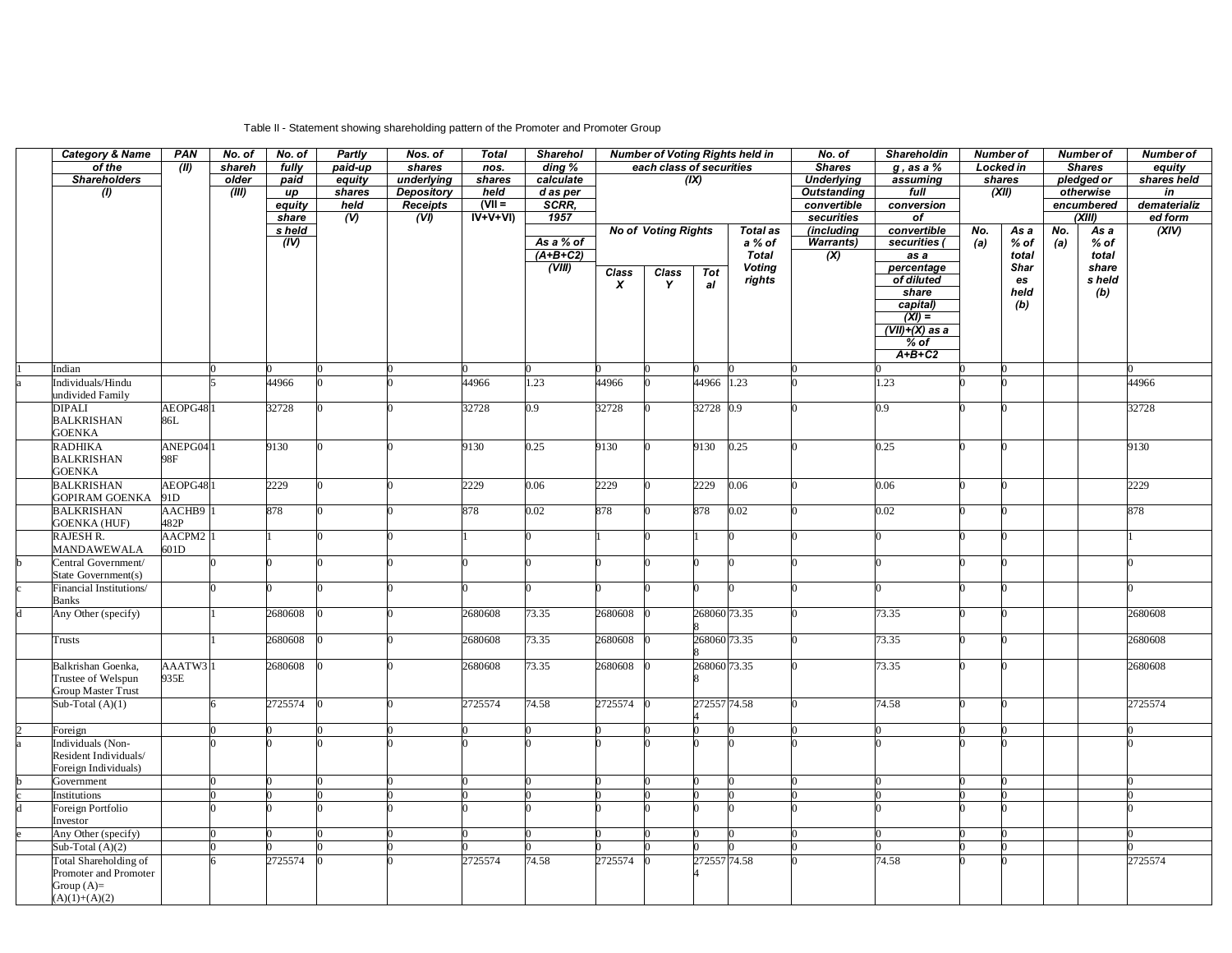## Table III - Statement showing shareholding pattern of the Public shareholder

|   | <b>Category &amp; Name</b><br>of the<br><b>Shareholders</b><br>(1)                       | PAN<br>(II)    | Nos. of<br>shareh<br>older<br>(III) | No. of<br>fully<br>paid<br>иp<br>equity<br>share | Partly<br>paid-up<br>equity<br>shares<br>held<br>(V) | Nos. of<br>shares<br>underlying<br><b>Depository</b><br><b>Receipts</b><br>(V) | <b>Total</b><br>nos.<br>shares<br>held<br>$VII =$<br>IV+V+VI | Sharehol<br>ding %<br>calculate<br>d as per<br>SCRR,<br>1957 |                                  | each class of securities                        | (IX)             | <b>Number of Voting Rights held in</b>                               | No. of<br><b>Shares</b><br><b>Underlying</b><br><b>Outstanding</b><br>convertible<br>securities | <b>Total</b><br>shareholdin<br>$g$ , as a $%$<br>assuming<br>full<br>conversion                   |            | <b>Number of</b><br>Locked in<br>shares<br>(XII)          |                                                                               | <b>Number of</b><br><b>Shares</b><br>pledged or<br>otherwise<br>encumbered<br>(XIII) | Number of<br>equity<br>shares held<br>in<br>dematerializ<br>ed form |
|---|------------------------------------------------------------------------------------------|----------------|-------------------------------------|--------------------------------------------------|------------------------------------------------------|--------------------------------------------------------------------------------|--------------------------------------------------------------|--------------------------------------------------------------|----------------------------------|-------------------------------------------------|------------------|----------------------------------------------------------------------|-------------------------------------------------------------------------------------------------|---------------------------------------------------------------------------------------------------|------------|-----------------------------------------------------------|-------------------------------------------------------------------------------|--------------------------------------------------------------------------------------|---------------------------------------------------------------------|
|   |                                                                                          |                |                                     | s held<br>(IV)                                   |                                                      |                                                                                |                                                              | As a % of<br>$(A+B+C2)$<br>VIII                              | <b>Class</b><br>$\boldsymbol{x}$ | <b>No of Voting Rights</b><br><b>Class</b><br>Y | <b>Tot</b><br>al | <b>Total as</b><br>a % of<br><b>Total</b><br><b>Voting</b><br>rights | (including<br>Warrants)<br>(X)                                                                  | of<br>convertible<br>securities<br>(as a<br>percentage<br>of diluted<br>share<br>capital)<br>(XI) | No.<br>(a) | As a<br>% of<br>total<br><b>Shar</b><br>es<br>held<br>(b) | No.<br>(No<br>$\mathbf{t}$<br>ap<br>pli<br>ca<br>ble<br>$\overline{)}$<br>(a) | As a<br>$%$ of<br>total<br>share<br>s held<br>(Not<br>applic<br>able)<br>(b)         | (XIV)                                                               |
|   | Institutions                                                                             |                |                                     |                                                  |                                                      |                                                                                |                                                              |                                                              |                                  |                                                 |                  |                                                                      |                                                                                                 |                                                                                                   |            |                                                           |                                                                               |                                                                                      |                                                                     |
|   | Mutual Funds/                                                                            |                |                                     | 221                                              |                                                      |                                                                                | 221                                                          | 0.01                                                         | 221                              |                                                 | 221              | 0.01                                                                 |                                                                                                 | 0.01                                                                                              |            |                                                           |                                                                               |                                                                                      |                                                                     |
|   | Venture Capital Funds                                                                    |                |                                     |                                                  |                                                      |                                                                                |                                                              |                                                              | 0                                |                                                 |                  |                                                                      |                                                                                                 |                                                                                                   |            |                                                           |                                                                               |                                                                                      |                                                                     |
|   | Alternate Investment<br>Funds                                                            |                |                                     |                                                  |                                                      |                                                                                |                                                              |                                                              |                                  |                                                 |                  |                                                                      |                                                                                                 |                                                                                                   |            |                                                           |                                                                               |                                                                                      |                                                                     |
|   | Foreign Venture Capital<br>Investors                                                     |                |                                     |                                                  |                                                      |                                                                                |                                                              |                                                              |                                  |                                                 |                  |                                                                      |                                                                                                 |                                                                                                   |            |                                                           |                                                                               |                                                                                      |                                                                     |
|   | Foreign Portfolio<br>Investors                                                           |                |                                     |                                                  |                                                      |                                                                                |                                                              |                                                              |                                  |                                                 |                  |                                                                      |                                                                                                 |                                                                                                   |            |                                                           |                                                                               |                                                                                      |                                                                     |
|   | Financial Institutions/                                                                  |                |                                     | 20                                               |                                                      |                                                                                | 20                                                           |                                                              | 20                               |                                                 | 20               |                                                                      |                                                                                                 |                                                                                                   |            |                                                           |                                                                               |                                                                                      | 10                                                                  |
|   | Banks<br>Insurance Companies                                                             |                |                                     |                                                  |                                                      |                                                                                |                                                              |                                                              |                                  |                                                 |                  |                                                                      |                                                                                                 | 0                                                                                                 |            |                                                           |                                                                               |                                                                                      |                                                                     |
|   | Provident Funds/                                                                         |                |                                     |                                                  |                                                      |                                                                                |                                                              |                                                              |                                  |                                                 |                  |                                                                      |                                                                                                 |                                                                                                   |            |                                                           |                                                                               |                                                                                      |                                                                     |
|   | <b>Pension Funds</b>                                                                     |                |                                     |                                                  |                                                      |                                                                                |                                                              |                                                              |                                  |                                                 |                  |                                                                      |                                                                                                 |                                                                                                   |            |                                                           |                                                                               |                                                                                      |                                                                     |
|   | Any Other (specify)                                                                      |                |                                     |                                                  |                                                      |                                                                                |                                                              |                                                              |                                  |                                                 |                  |                                                                      |                                                                                                 |                                                                                                   |            |                                                           |                                                                               |                                                                                      |                                                                     |
|   | Sub-Total $(B)(1)$                                                                       |                |                                     | 241                                              |                                                      |                                                                                | 241                                                          | 0.01                                                         | 241                              |                                                 | 241              | 0.01                                                                 |                                                                                                 | 0.01                                                                                              |            |                                                           |                                                                               |                                                                                      | 14                                                                  |
|   | Central Government/<br>State Government(s)/                                              |                |                                     |                                                  |                                                      |                                                                                |                                                              |                                                              |                                  |                                                 |                  |                                                                      |                                                                                                 |                                                                                                   |            |                                                           |                                                                               |                                                                                      |                                                                     |
|   | President of India                                                                       |                |                                     |                                                  |                                                      |                                                                                |                                                              |                                                              |                                  |                                                 |                  |                                                                      |                                                                                                 |                                                                                                   |            |                                                           |                                                                               |                                                                                      |                                                                     |
|   | Sub-Total $(B)(2)$                                                                       |                |                                     |                                                  |                                                      |                                                                                |                                                              |                                                              |                                  |                                                 |                  |                                                                      |                                                                                                 |                                                                                                   |            |                                                           |                                                                               |                                                                                      |                                                                     |
|   | Non-institutions                                                                         |                |                                     |                                                  |                                                      |                                                                                |                                                              |                                                              |                                  |                                                 |                  |                                                                      |                                                                                                 |                                                                                                   |            |                                                           |                                                                               |                                                                                      |                                                                     |
|   | Individuals -                                                                            |                | 3858                                | 680918                                           |                                                      |                                                                                | 680918                                                       | 18.64                                                        | 680918                           |                                                 | 680918 18.64     |                                                                      |                                                                                                 | 18.64                                                                                             |            |                                                           |                                                                               |                                                                                      | 657636                                                              |
|   | Individual shareholders<br>holding nominal share<br>capital up to Rs. 2 lakhs            |                | 13851                               | 237417                                           |                                                      |                                                                                | 237417                                                       | 6.5                                                          | 237417                           |                                                 | 2374176.5        |                                                                      |                                                                                                 | 6.5                                                                                               |            |                                                           |                                                                               |                                                                                      | 214135                                                              |
|   | Individual shareholders<br>holding nominal share<br>capital in excess of Rs.<br>2 lakhs. |                |                                     | 443501                                           |                                                      |                                                                                | 443501                                                       | 12.14                                                        | 443501                           |                                                 | 443501 12.14     |                                                                      |                                                                                                 | 12.14                                                                                             |            |                                                           |                                                                               |                                                                                      | 443501                                                              |
|   | ANUJ PREMKUMAR AABPA74<br><b>AGARWAL</b>                                                 | 39E            |                                     | 131432                                           |                                                      |                                                                                | 131432                                                       | 3.6                                                          | 31432                            |                                                 | 131432 3.6       |                                                                      |                                                                                                 | 3.6                                                                                               |            |                                                           |                                                                               |                                                                                      | 131432                                                              |
|   | <b>GAURAV N LODHA</b>                                                                    | ABDPL73<br>29P |                                     | 42040                                            |                                                      |                                                                                | 42040                                                        | 1.15                                                         | 42040                            |                                                 | 42040 1.15       |                                                                      |                                                                                                 | 1.15                                                                                              |            |                                                           |                                                                               |                                                                                      | 42040                                                               |
|   | <b>GOPI KISHAN</b><br><b>MALANI</b>                                                      | AAPPM3<br>322C |                                     | 40717                                            |                                                      |                                                                                | 40717                                                        | 1.11                                                         | 40717                            |                                                 | 40717 1.11       |                                                                      |                                                                                                 | 1.11                                                                                              |            |                                                           |                                                                               |                                                                                      | 40717                                                               |
|   | <b>MEENADEVI</b><br><b>SURENDRAKUMAR</b><br><b>AGARWAL</b>                               | AABPA05<br>43R |                                     | 48477                                            |                                                      |                                                                                | 48477                                                        | 1.33                                                         | 48477                            |                                                 | 48477 1.33       |                                                                      |                                                                                                 | 1.33                                                                                              |            |                                                           |                                                                               |                                                                                      | 48477                                                               |
|   | <b>MUKESH</b><br>RAGHUNATHMAL<br><b>CHANDAN</b>                                          | AECPC67<br>40D |                                     | 52135                                            |                                                      |                                                                                | 52135                                                        | 1.43                                                         | 52135                            |                                                 | 52135 1.43       |                                                                      |                                                                                                 | 1.43                                                                                              |            |                                                           |                                                                               |                                                                                      | 52135                                                               |
|   | SATYA NARAYAN<br>DHOOT                                                                   | AANPD4<br>945L |                                     | 99575                                            |                                                      |                                                                                | 99575                                                        | 2.72                                                         | 99575                            |                                                 | 99575 2.72       |                                                                      |                                                                                                 | 2.72                                                                                              |            |                                                           |                                                                               |                                                                                      | 99575                                                               |
| b | NBFCs registered with                                                                    |                |                                     | 4657                                             |                                                      |                                                                                | 4657                                                         | 0.13                                                         | 4657                             |                                                 | 4657             | 0.13                                                                 |                                                                                                 | 0.13                                                                                              |            |                                                           |                                                                               |                                                                                      | 4657                                                                |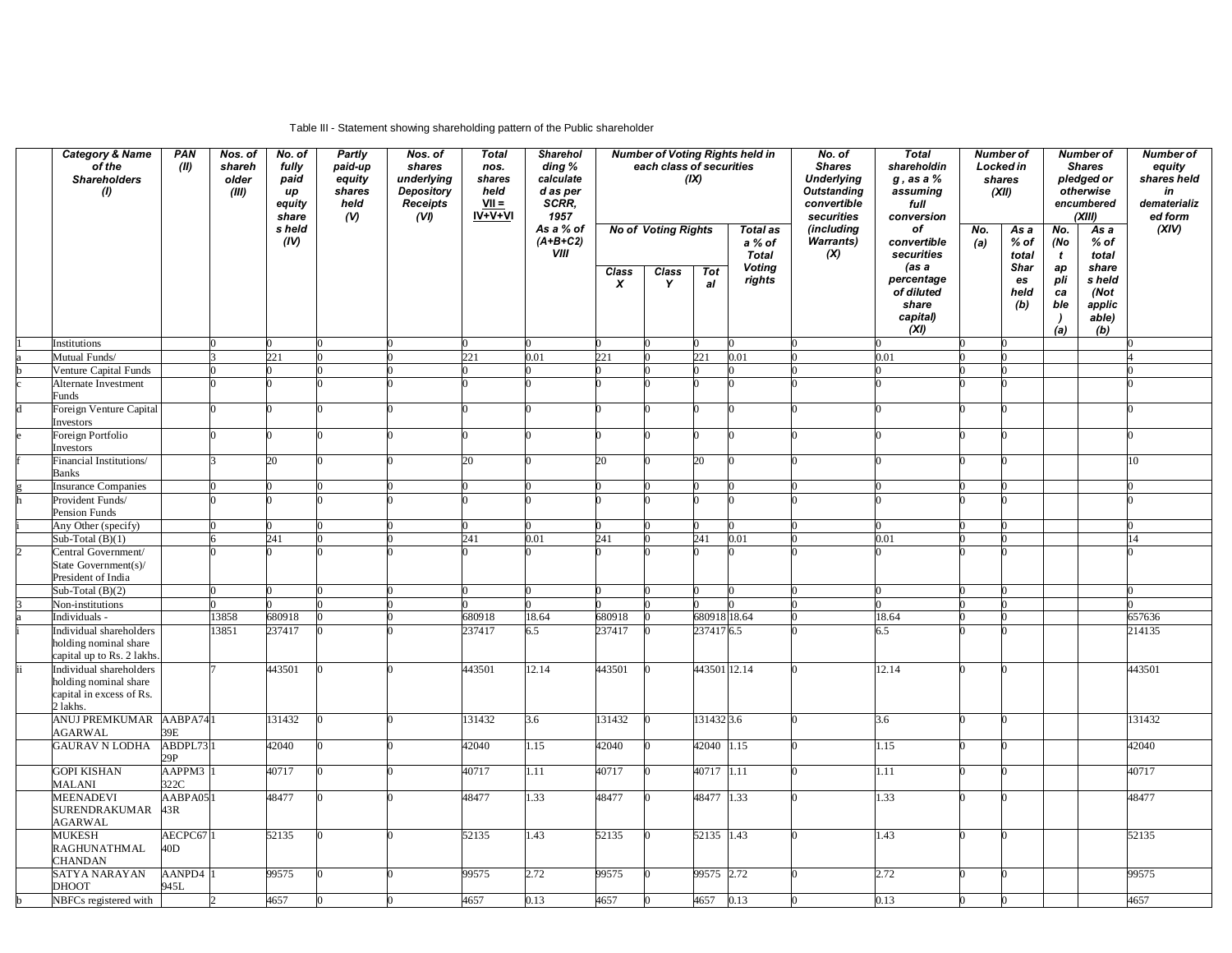| <b>RBI</b>                      |     |           |        |  |        |       |        |              |      |       |  |  |        |
|---------------------------------|-----|-----------|--------|--|--------|-------|--------|--------------|------|-------|--|--|--------|
| <b>Employee Trusts</b>          |     |           |        |  |        |       |        |              |      |       |  |  |        |
| Overseas Depositories           |     |           |        |  |        |       |        |              |      |       |  |  |        |
| (holding DRs)                   |     |           |        |  |        |       |        |              |      |       |  |  |        |
| (balancing figure)              |     |           |        |  |        |       |        |              |      |       |  |  |        |
| Any Other (specify)             |     | 627       | 243086 |  | 243086 | 6.65  | 243086 | 243086 6.65  |      | 6.65  |  |  | 241849 |
| <b>Bodies Corporate</b>         |     | <b>QQ</b> | 97137  |  | 97137  | 2.66  | 97137  | 97137 2.66   |      | 2.66  |  |  | 96801  |
| <b>Clearing Members</b>         |     |           | 276    |  | 276    | 0.01  | 276    | 276          | 0.01 | 0.01  |  |  | 276    |
| <b>HUF</b>                      |     | 154       | 24172  |  | 24172  | 0.66  | 24172  | 24172 0.66   |      | 0.66  |  |  | 24172  |
| LLP                             |     |           | 110324 |  | 110324 | 3.02  | 110324 | 110324 3.02  |      | 3.02  |  |  | 110324 |
| <b>AQUA TRADING LLP ABHFA39</b> |     |           | 82747  |  | 82747  | 2.26  | 82747  | 82747 2.26   |      | 2.26  |  |  | 82747  |
|                                 | 35C |           |        |  |        |       |        |              |      |       |  |  |        |
| Non-Resident Indian             |     | 356       | 6667   |  | 6667   | 0.18  | 6667   | 6667         | 0.18 | .18   |  |  | 5766   |
| (NRI)                           |     |           |        |  |        |       |        |              |      |       |  |  |        |
| Unclaimed or Suspense           |     |           | 4510   |  | 4510   | 0.12  | 4510   | 4510         | 0.12 | .12   |  |  | 4510   |
| or Escrow Account               |     |           |        |  |        |       |        |              |      |       |  |  |        |
| Sub-Total $(B)(3)$              |     | 14487     | 928661 |  | 928661 | 25.41 | 928661 | 928661 25.41 |      | 25.41 |  |  | 904142 |
| <b>Total Public</b>             |     | 14493     | 928902 |  | 928902 | 25.42 | 928902 | 928902 25.42 |      | 25.42 |  |  | 904156 |
| Shareholding $(B)=$             |     |           |        |  |        |       |        |              |      |       |  |  |        |
| $(B)(1)+(B)(2)+(B)(3)$          |     |           |        |  |        |       |        |              |      |       |  |  |        |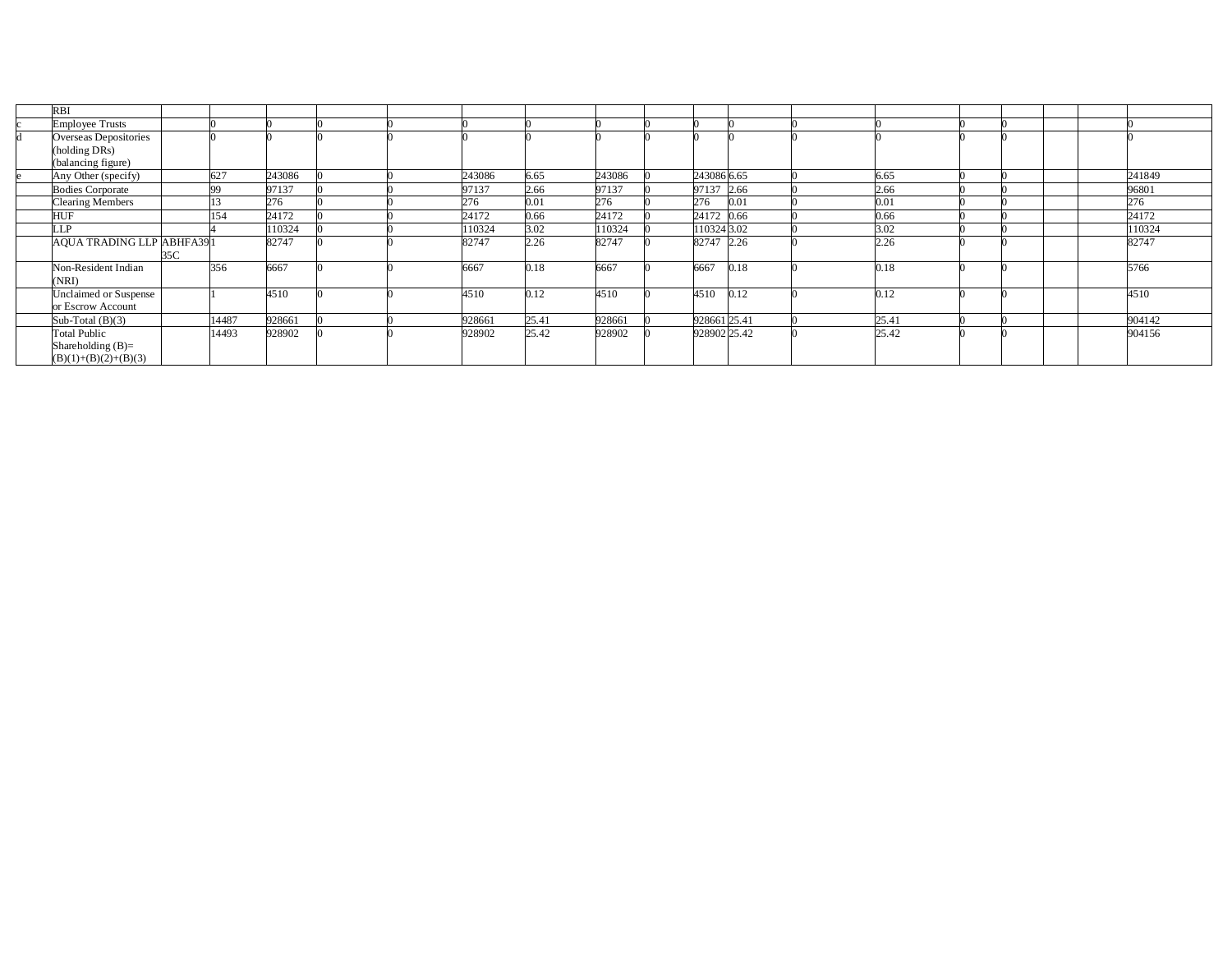## Table IV - Statement showing shareholding pattern of the Non Promoter- Non Public shareholder

| <b>Category &amp; Name</b>    | PAN  | No. of | No. of | Partly  | Nos. of         | Total no. | <b>Sharehol</b> |       |                            |      | <b>Number of Voting Rights held in</b> | No. of            | <b>Total</b>    | <b>Number of</b> |        |     | <b>Number of</b> | <b>Number of</b> |
|-------------------------------|------|--------|--------|---------|-----------------|-----------|-----------------|-------|----------------------------|------|----------------------------------------|-------------------|-----------------|------------------|--------|-----|------------------|------------------|
| of the                        | (II) | shareh | fully  | paid-up | shares          | shares    | ding %          |       | each class of securities   |      |                                        | <b>Shares</b>     | shareholdin     | Locked in        |        |     | <b>Shares</b>    | equity           |
| <b>Shareholders</b>           |      | older  | paid   | equity  | underlying      | held      | calculate       |       |                            | (IX) |                                        | <b>Underlying</b> | $g$ , as a $\%$ |                  | shares |     | pledged or       | shares held      |
| $\omega$                      |      | (III)  | up     | shares  | Depository      | $(VII =$  | d as per        |       |                            |      |                                        | Outstanding       | assuming        | (XII)            |        |     | otherwise        | in               |
|                               |      |        | equity | held    | <b>Receipts</b> | $IV+V+VI$ | SCRR.           |       |                            |      |                                        | convertible       | full            |                  |        |     | encumbered       | dematerializ     |
|                               |      |        | share  | $($ V)  | (VI)            |           | 1957            |       |                            |      |                                        | securities        | conversion      |                  |        |     | (XIII)           | ed form          |
|                               |      |        | s held |         |                 |           | As a % of       |       | <b>No of Voting Rights</b> |      | Total as                               | (including        | of              | No.              | As a   | No. | As a             | (XIV)            |
|                               |      |        | (IV)   |         |                 |           | $(A+B+C2)$      |       |                            |      | a % of                                 | <b>Warrants</b> ) | convertible     |                  | % of   | (No | % of             | (Not             |
|                               |      |        |        |         |                 |           | (VIII)          |       |                            |      | <b>Total</b>                           | (X)               | securities      |                  | total  |     | total            | Applicable)      |
|                               |      |        |        |         |                 |           |                 | Class | Class                      | Tot  | Voting                                 |                   | as a            |                  | Shar   | aр  | share            |                  |
|                               |      |        |        |         |                 |           |                 | x     |                            | al   | rights                                 |                   | percentage      |                  | es     | pli | s held           |                  |
|                               |      |        |        |         |                 |           |                 |       |                            |      |                                        |                   | of diluted      |                  | held   | ca  | (Not             |                  |
|                               |      |        |        |         |                 |           |                 |       |                            |      |                                        |                   | share           |                  |        | ble | applic           |                  |
|                               |      |        |        |         |                 |           |                 |       |                            |      |                                        |                   | capital)        |                  |        |     | able)            |                  |
|                               |      |        |        |         |                 |           |                 |       |                            |      |                                        |                   | (XI)            |                  |        |     |                  |                  |
| Custodian/DR Holder           |      |        |        |         |                 |           |                 |       |                            |      |                                        |                   |                 |                  |        |     |                  |                  |
| <b>Employee Benefit Trust</b> |      |        |        |         |                 |           |                 |       |                            |      |                                        |                   |                 |                  |        |     |                  |                  |
| (under SEBI (Share)           |      |        |        |         |                 |           |                 |       |                            |      |                                        |                   |                 |                  |        |     |                  |                  |
| based Employee                |      |        |        |         |                 |           |                 |       |                            |      |                                        |                   |                 |                  |        |     |                  |                  |
| Benefit) Regulations,         |      |        |        |         |                 |           |                 |       |                            |      |                                        |                   |                 |                  |        |     |                  |                  |
| 2014)                         |      |        |        |         |                 |           |                 |       |                            |      |                                        |                   |                 |                  |        |     |                  |                  |
| <b>Total Non-Promoter-</b>    |      |        |        |         |                 |           |                 |       |                            |      |                                        |                   |                 |                  |        |     |                  |                  |
| Non Public                    |      |        |        |         |                 |           |                 |       |                            |      |                                        |                   |                 |                  |        |     |                  |                  |
| Shareholding $(C)$ =          |      |        |        |         |                 |           |                 |       |                            |      |                                        |                   |                 |                  |        |     |                  |                  |
| $(C)(1)+(C)(2)$               |      |        |        |         |                 |           |                 |       |                            |      |                                        |                   |                 |                  |        |     |                  |                  |

Table V - Statement showing shareholding pattern of the Significant Beneficiary Owner (SBO)

| Name                                                                                                                | <b>PAN</b> | <b>Passport No. in</b><br>case of a foreign | Nationality | Details of holding/ exercise of right of the SBO in the reporting company, whether direct or indirect* | Date of creation /<br>acquisition of |                                                                         |                               |                                             |                                    |
|---------------------------------------------------------------------------------------------------------------------|------------|---------------------------------------------|-------------|--------------------------------------------------------------------------------------------------------|--------------------------------------|-------------------------------------------------------------------------|-------------------------------|---------------------------------------------|------------------------------------|
|                                                                                                                     |            | national                                    |             | <b>Shares</b>                                                                                          | <b>Voting rights</b>                 | <b>Rights on distributable</b><br>dividend or any other<br>distribution | <b>Exercise of</b><br>control | <b>Exercise of</b><br>significant influence | significant<br>beneficial interest |
| Balkrishan Goenka,<br>PAN AEOPG4891D,<br>Dipali Goenka, PAN<br>AEOPG4886L, Rajesh<br>Mandawewala, PAN<br>AACPM2601D | AEOPG4891D |                                             | India       | 73.35                                                                                                  |                                      |                                                                         |                               |                                             |                                    |
| Balkrishan Goenka                                                                                                   | AAATW3935E |                                             | India       | 73.35                                                                                                  |                                      |                                                                         |                               |                                             | 30-Mar-2019                        |

Unclaim Details

| Details of Shares which remain unclaimed may be given here along with details such as number of shareholders, outstanding shares held in |                  |  |  |  |  |  |  |  |
|------------------------------------------------------------------------------------------------------------------------------------------|------------------|--|--|--|--|--|--|--|
| demat/unclaimed suspense account, voting rights which are frozen etc.                                                                    |                  |  |  |  |  |  |  |  |
| No. of shareholders                                                                                                                      | No of share held |  |  |  |  |  |  |  |
|                                                                                                                                          | 4510             |  |  |  |  |  |  |  |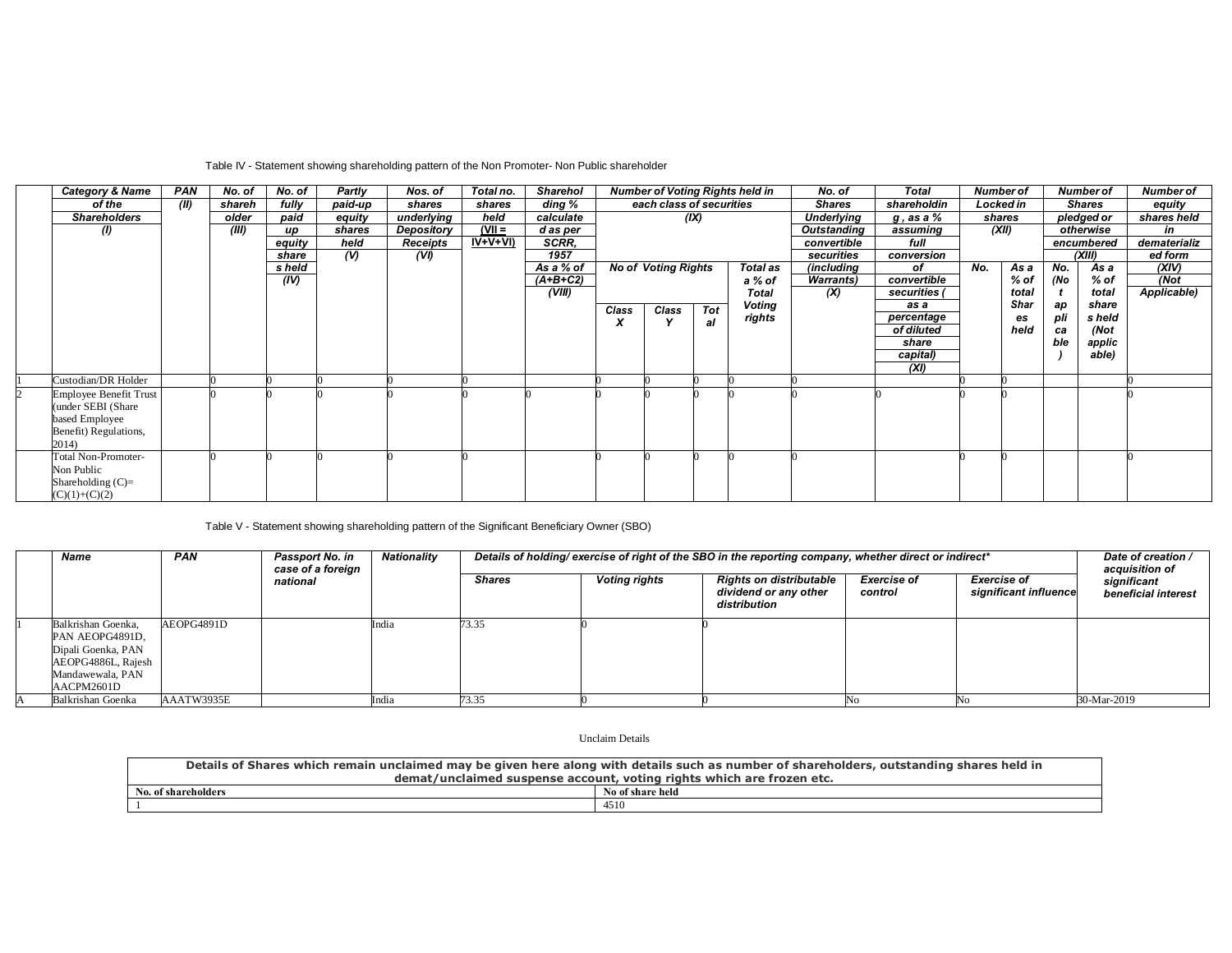|                         | List of Promoter and Promoter Group pursuant to Regulation 31(4) of the SEBI (Listing Obligations and Disclosures<br><b>Requirements) Regulations, 2015</b> |                                  |  |  |  |  |  |  |  |  |
|-------------------------|-------------------------------------------------------------------------------------------------------------------------------------------------------------|----------------------------------|--|--|--|--|--|--|--|--|
| Sr.                     | <b>Name</b>                                                                                                                                                 | <b>Promoter / Promoter Group</b> |  |  |  |  |  |  |  |  |
| No.                     |                                                                                                                                                             |                                  |  |  |  |  |  |  |  |  |
| 1                       | <b>Balkrishan Goenka</b>                                                                                                                                    | Promoter                         |  |  |  |  |  |  |  |  |
| $\overline{2}$          | Rajesh Mandawewala                                                                                                                                          | Promoter                         |  |  |  |  |  |  |  |  |
| $\overline{\mathbf{3}}$ | Dipali Goenka                                                                                                                                               | Promoter                         |  |  |  |  |  |  |  |  |
| 4                       | <b>Welspun Group Master Trust</b>                                                                                                                           | Promoter                         |  |  |  |  |  |  |  |  |
| 5                       | Aryabhat Vyapar Private Limited                                                                                                                             | <b>Promoter Group</b>            |  |  |  |  |  |  |  |  |
| 6                       | Welspun Investments and Commercials Limited                                                                                                                 | <b>Promoter Group</b>            |  |  |  |  |  |  |  |  |
| $\overline{z}$          | MGN Agro Properties Private Limited                                                                                                                         | Promoter Group                   |  |  |  |  |  |  |  |  |
| 8                       | Radhika Goenka                                                                                                                                              | Promoter Group                   |  |  |  |  |  |  |  |  |
| 9                       | Vanshika Goenka                                                                                                                                             | Promoter Group                   |  |  |  |  |  |  |  |  |
| 10                      | Pratima Mandawewala                                                                                                                                         | Promoter Group                   |  |  |  |  |  |  |  |  |
| 11                      | Ramesh Mandawewala                                                                                                                                          | Promoter Group                   |  |  |  |  |  |  |  |  |
| 12                      | Sitadevi Mandawewala                                                                                                                                        | Promoter Group                   |  |  |  |  |  |  |  |  |
| 13                      | Abhishek Mandawewala                                                                                                                                        | Promoter Group                   |  |  |  |  |  |  |  |  |
| 14                      | Yash Mandawewala                                                                                                                                            | Promoter Group                   |  |  |  |  |  |  |  |  |
| 15                      | Welspun Wasco Coatings Private Limited                                                                                                                      | Promoter Group                   |  |  |  |  |  |  |  |  |
| 16                      | <b>Welspun Tradings Limited</b>                                                                                                                             | Promoter Group                   |  |  |  |  |  |  |  |  |
| 17                      | Welspun Mauritius Holdings Ltd.                                                                                                                             | Promoter Group                   |  |  |  |  |  |  |  |  |
| 18                      | Welspun Pipes Inc.                                                                                                                                          | <b>Promoter Group</b>            |  |  |  |  |  |  |  |  |
| 19                      | <b>Welspun Metallics Limited</b>                                                                                                                            | Promoter Group                   |  |  |  |  |  |  |  |  |
| 20                      | Welspun DI Pipes Limited                                                                                                                                    | Promoter Group                   |  |  |  |  |  |  |  |  |
| 21                      | Welspun India Limited                                                                                                                                       | Promoter Group                   |  |  |  |  |  |  |  |  |
| 22                      | Welspun Captive Power Generation limited                                                                                                                    | Promoter Group                   |  |  |  |  |  |  |  |  |
| 23                      | Welspun Global brands Limited                                                                                                                               | Promoter Group                   |  |  |  |  |  |  |  |  |
| 24                      | Welspun FLooring Limited                                                                                                                                    | Promoter Group                   |  |  |  |  |  |  |  |  |
| 25                      | Welspun Anjar SEZ Ltd                                                                                                                                       | Promoter Group                   |  |  |  |  |  |  |  |  |
| 26                      | Welspun Zucchi Textiles Limited                                                                                                                             | Promoter Group                   |  |  |  |  |  |  |  |  |
| 27                      | Anjar Integrated Textile Park Developer Pvt Itd                                                                                                             | Promoter Group                   |  |  |  |  |  |  |  |  |
| 28                      | Besa Developers and Infrastructure Pvt Itd                                                                                                                  | <b>Promoter Group</b>            |  |  |  |  |  |  |  |  |

<u> 1989 - Johann Barnett, fransk politiker (</u>

<u> Tanzania de la contrada de la contrada de la contrada de la contrada de la contrada de la contrada de la con</u>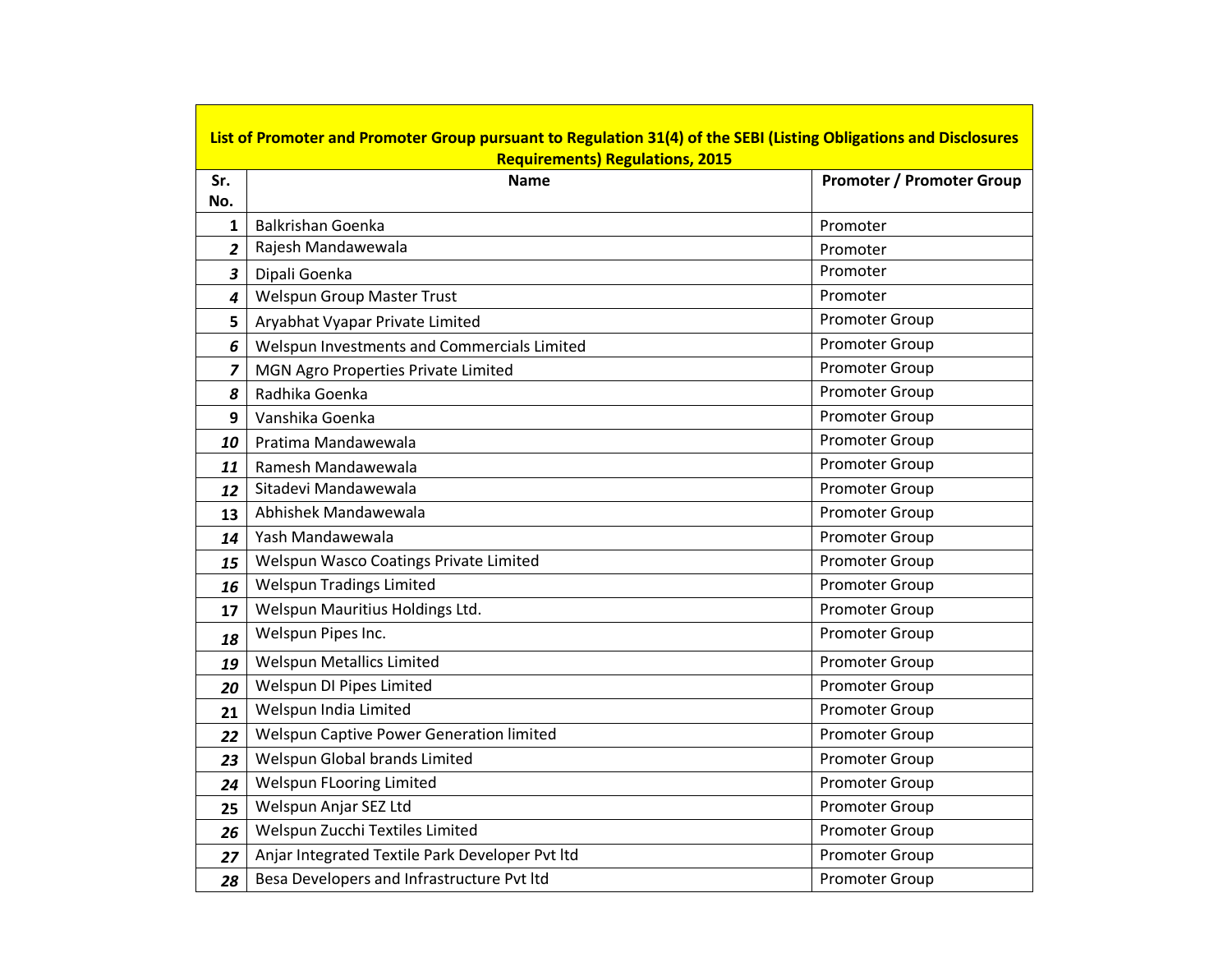| 29 | Welspun Innovative products Limited                                                                                             | Promoter Group        |
|----|---------------------------------------------------------------------------------------------------------------------------------|-----------------------|
| 30 | Welspun Advanced Materials (India) Ltd                                                                                          | Promoter Group        |
| 31 | Welspun Nexgen INC                                                                                                              | Promoter Group        |
| 32 | Welspun USA INC                                                                                                                 | Promoter Group        |
| 33 | Welspun Enterprises Limited                                                                                                     | <b>Promoter Group</b> |
| 34 | Welspun Holdings Private Limited, Cyprus                                                                                        | Promoter Group        |
| 35 | Welspun Mauritius Enterprises Limited                                                                                           | Promoter Group        |
| 36 | Welspun Natural Resources Private Limited                                                                                       | Promoter Group        |
| 37 | Welspun Projects (Himmatnagar Bypass) Private Limited (Formerly known as<br>MSK Projects (Himmatnagar Bypass) Private Limited)  | Promoter Group        |
| 38 | Welspun Project (Kim Mandvi Corridor) Private Limited (Formerly known as<br>MSK Projects (Kim Mandvi Corridor) Private Limited) | Promoter Group        |
| 39 | <b>ARSS Bus Terminal Private Limited</b>                                                                                        | Promoter Group        |
| 40 | Dewas Waterprojects Works Private Limited                                                                                       | Promoter Group        |
| 41 | Welspun Build-Tech Private Limited                                                                                              | <b>Promoter Group</b> |
| 42 | Welspun Delhi Meerut Expressway Private Limited                                                                                 | Promoter Group        |
| 43 | MBL (CGRG) Road Limited                                                                                                         | <b>Promoter Group</b> |
| 44 | MBL (GSY) Road Limited                                                                                                          | Promoter Group        |
| 45 | <b>RGY Roads Private Limited</b>                                                                                                | Promoter Group        |
| 46 | <b>Corbello Trading Private Limited</b>                                                                                         | Promoter Group        |
| 47 | Chikhali - Tarsod Highways Private Limited                                                                                      | Promoter Group        |
| 48 | Welsteel Enterprises Private Limited                                                                                            | <b>Promoter Group</b> |
| 49 | <b>DME Infra Private Limited</b>                                                                                                | Promoter Group        |
| 50 | Grenoble Infrastructure Private Limited                                                                                         | Promoter Group        |
| 51 | Welspun Sattanathapuram Nagapattinam Road Private Limited                                                                       | Promoter Group        |
| 52 | Welspun Road Infra Private Limited                                                                                              | Promoter Group        |
| 53 | Welspun Infraconstruct Private Limited (Formerly known as Welspun Amravati<br>Highways Pvt. Ltd.)                               | Promoter Group        |
| 54 | Welspun Aunta-Simaria Project Private Limited                                                                                   | <b>Promoter Group</b> |
| 55 | Welspun Infrafacility Private Limited                                                                                           | Promoter Group        |
| 56 | Welspun_Kaveri Infraprojects JV Private Limited                                                                                 | Promoter Group        |
| 57 | Welspun Logistics Ltd                                                                                                           | Promoter Group        |
| 58 | Welspun Steel Resources Pvt Ltd                                                                                                 | Promoter Group        |
| 59 | Veremente Enterprises Private Limited                                                                                           | <b>Promoter Group</b> |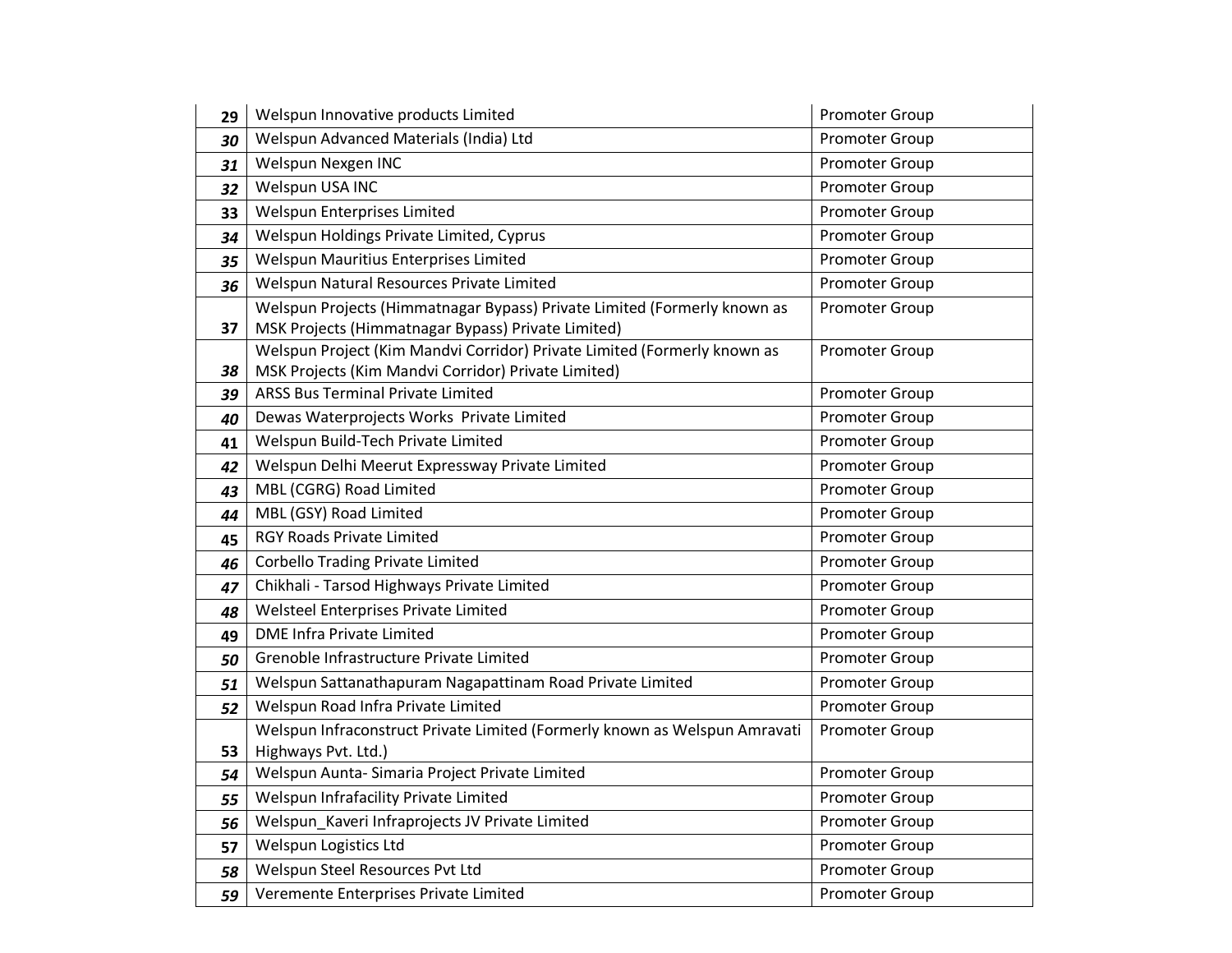| 60 | Dahej Infrastructure Private Limited                     | Promoter Group        |
|----|----------------------------------------------------------|-----------------------|
| 61 | Welspun Realty Private Limited                           | Promoter Group        |
| 62 | Krishiraj Renewables Energy Private Limited              | Promoter Group        |
| 63 | Rank Marketing LLP                                       | Promoter Group        |
| 64 | Welspun Steel Ltd                                        | Promoter Group        |
| 65 | <b>Welspun Specialy Solutions Ltd</b>                    | Promoter Group        |
| 66 | Welpsun Energy Orissa Pvt Ltd                            | Promoter Group        |
| 67 | Welspun Energy Thermal Pvt Ltd                           | Promoter Group        |
| 68 | Anjar TMT Steel Private Limited                          | Promoter Group        |
| 69 | Mundra Industrial & Business Parks Private Limited       | Promoter Group        |
| 70 | Welspun Real Estate Ventures LLP                         | Promoter Group        |
| 71 | Welspun One Logistics Parks Private Limited              | <b>Promoter Group</b> |
| 72 | Astronomical Logistics Private Limited                   |                       |
| 73 | <b>Trueguard Realcon Private Limited</b>                 | Promoter Group        |
| 74 | Alphaclarte Trading Private Limited                      | Promoter Group        |
| 75 | Alphaclarte Multiveneture Private Limited                | Promoter Group        |
| 76 | Welspun Real Estate and Infra Developers Private Limited | Promoter Group        |
| 77 | Diameter Trading Private Limited                         | Promoter Group        |
| 78 | <b>Welspun Financial Services Limited</b>                | Promoter Group        |
| 79 | Sequence Apartments Private Limited                      | Promoter Group        |
| 80 | <b>Friends Connections Private Limited</b>               | Promoter Group        |
| 81 | <b>DBG Estates Private Limited</b>                       | Promoter Group        |
| 82 | Rajlok Diagnostic Systems Private Limited                | Promoter Group        |
| 83 | Methodical Invt & Trading Co. Pvt Ltd                    | Promoter Group        |
| 84 | Koolkanya Private Limited                                | Promoter Group        |
| 85 | Welspun Multiventures LLP                                | Promoter Group        |
| 86 | <b>DBG Multiventures LLP</b>                             | Promoter Group        |
| 87 | <b>FRANCO AGENCIES</b>                                   | Promoter Group        |
| 88 | <b>BKG HUF</b>                                           | Promoter Group        |
| 89 | <b>BKG Family Trust</b>                                  | <b>Promoter Group</b> |
| 90 | B.K. Goenka Family Trust                                 | Promoter Group        |
| 91 | Rajesh Mandawewala HUF                                   | Promoter Group        |
| 92 | <b>RRM Family Trust</b>                                  | Promoter Group        |